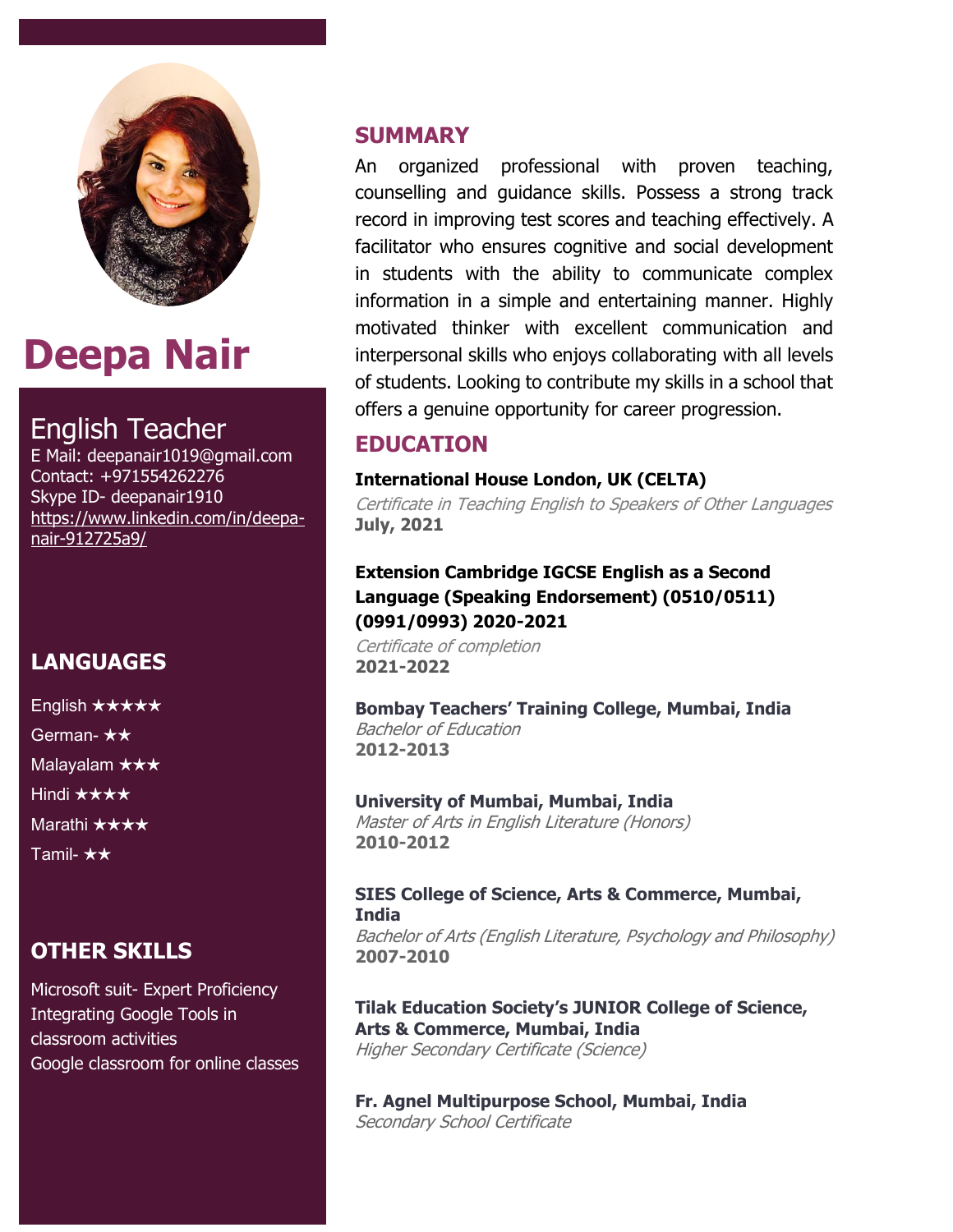### Al Nahda National Schools (Girls), Abu Dhabi

September 2015 - PRESENT

### School, Abu Dhabi Gems Winchester **Dhabi** August 2014 – July 2015

English ★★★★★

North Point ICSE School, Mumbai, India June 2013- July 2014

#### **Grade Advisor and English Teacher**

#### **Grade Advisor and Subject Teacher (English) for grade 8 and 9 (GCE) (2019-2020)**

Trained students for grade 10 IGCSE examinations

#### **Grade Advisor and Subject Teacher (English and Social Studies) for grade 8 (GCE) (2018- 2019)**

Trained students for Cambridge Checkpoint Exams

#### **Grade Advisor and Subject Teacher (English and Social Studies) (2017- 2018)**

Grade Advisor for grade 7(GCE and High School) and Subject Teacher for grade 8 (GCE)

#### **Grade Advisor (2015-2017)**

- Grade advisor for grade 5 (English and Social Studies)
- Subject teacher for grade 4 (English and Social Studies)
- Participated as a faculty Advisor for Abu Dhabi Model United Nations 2016.

#### **Subject teacher and Form Tutor**

- National curriculum of England
- Class teacher (form tutor) for Year 6 (English)
- Subject teacher (English) for Year 7
- House captain for Team Macaws (house)

#### **Class teacher and Subject Teacher (English and History)**

- Class teacher for grade 7 (Taught English Language, English Literature and History)
- Subject Teacher for History to grade 8
- Subject teacher of English Literature and English Language to grade 11 and grade 12
- Member of the magazine committee
- Coordinator of the cultural committee ensuring maximum participation of students.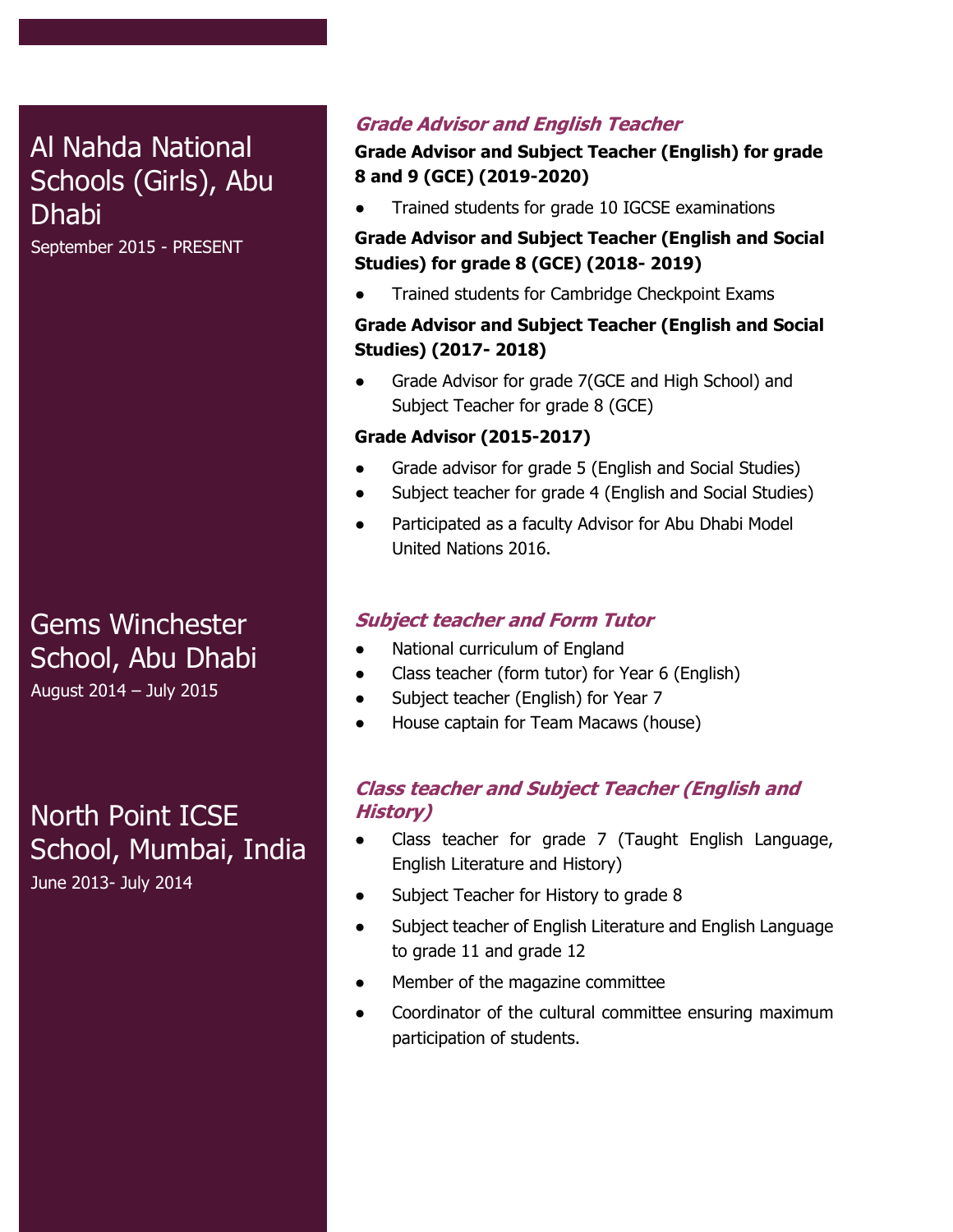## Center for English and Foreign Languages (CEFL), India

2011- Feb 2012

### **NON-ACADEMIC**

### Brand-Whiz Mumbai, India Oct 2011- Aug 2012

### Indent PVT. LTD Mumbai, India 2010- 2011

#### **Trainer for IELTS**

- Trained students for the world's leading test of English for higher education and migration namely, IELTS.
- Encouraged the students to communicate with each other using the structures and vocabulary they have learnt, and to improve the four basic language skills: listening, speaking, reading and writing.
- Prepared tests and examination papers for a range of students from different age groups.

#### **Copywriter**

- Developed web content for the agency's Facebook page.
- Drafted business letters and newsletters
- Supervised review and editing of online content before posting for products to ensure that they are aligned with business goals and objectives.
- Interacted with clients for bringing out new content and ideas to be translated to print.

#### **Administrative Assistant**

- Coordinated with various staff for operational support activities of the unit; served as a liaison between departments and operating units in the resolution of dayto-day administrative and operational problems.
- Provided administrative/secretarial support for various departments/divisions such as answering telephones, assisting visitors and resolving a range of administrative problems and inquiries.
- Scheduled and coordinated meetings, appointments, events and other similar activities for supervisors, which also included travelling and lodging arrangements.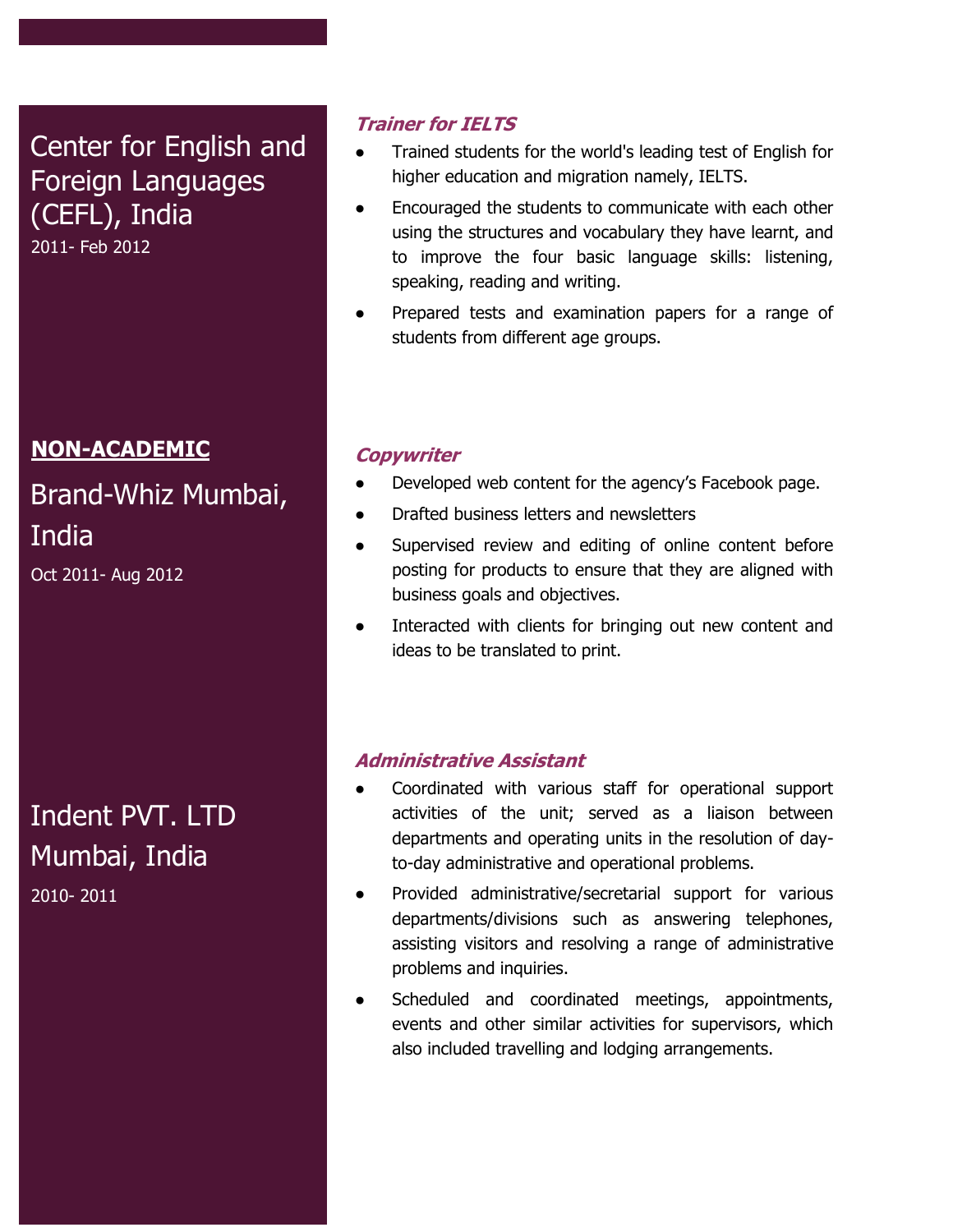### INTERNSHIP **INTERNSHIP** Global Telecom Ltd. Global Telecom Ltd. Mumbai, India Mumbai, India 2009

### **AWARDS & CERTIFICATES**

#### **Internship Trainee**

- Executed a research project that studied the work environment to address the various issues faced by employees. It aimed at improving the work environment, thereby increasing productivity levels in GTL.
- Mapped internal communication strategies for improving employee relations with the organization.
- Laid the basic framework of a guidebook which facilitated interactions between the employees and media. This equipped them to deal with possible media altercations.

**Hamdan Bin Mohammad Smart University, Abu Dhabi**- Be an Online Tutor in 24 hours course

**Hamdan Bin Mohammad Smart University, Abu Dhabi-** Design an online course in 24 hours

**English Specialization Test (ADEK)** - Passed

**Pedagogy test (ADEK)** - Passed

**Workshop on Differentiation -** December 11th, 2019

**IELTS (Academic) Band-7.5**- July 4th, 2019

**Gems Winchester School, Abu Dhabi** - June 11th, 2015. Certificate awarded for being Shortlisted as the teacher of the year 2015-2016

**SSAT Education**- November 3rd, 2015. Certificate for professional development training on effective lesson planning

**Al Bayan International Institute** - March 19th, 2016. Awarded a certificate on completion of 2-hour workshop on Kagan Structures

**Jernas Training and Consultants**- January 20th, 2018. Received a certificate on the completion of the workshop "Dealing with Teenagers

**Completed a workshop on Fire and safety as per the norms of Abu Dhabi**